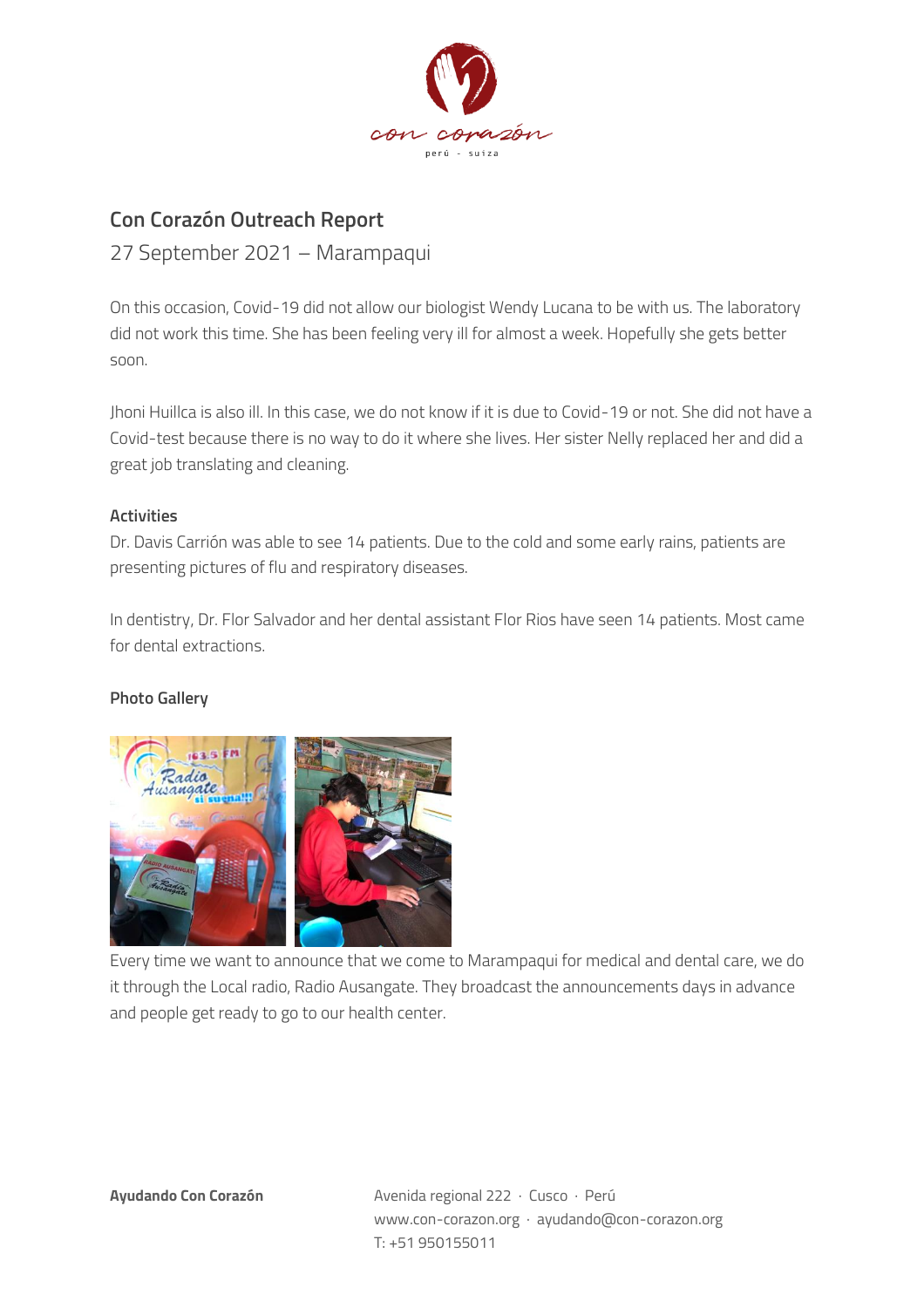



The Sumaq Wasi (pretty house) project, sponsored by the government, is taking place. You can see the contrast between the old house and the new one. In the area of Marampaqui Alto there are 25 houses that have been implemented. They expect to finish it the midst of October.



Health promotion and prevention, it is an important pillar in our organization. Our focus is to keep people healthy. We aim to engage and empower individual and communities to choose healthy behaviors. This might result in the reduction of chronic diseases and other morbidities.



The guinea pig project is running smoothly. Benjamin Mamani has received a monetary loan from Con Corazón and that helps him buy guinea pigs. The most challenging part is finding a good male guinea pig that is also expensive. He already bought it!

He also has a shed for the small animals and also a field where he plans to have grass to feed the guinea pigs. We are very happy to support those who are fighting for their dreams.

**Ayudando Con Corazón** Avenida regional 222 · Cusco · Perú www.con-corazon.org · ayudando@con-corazon.org T: +51 950155011